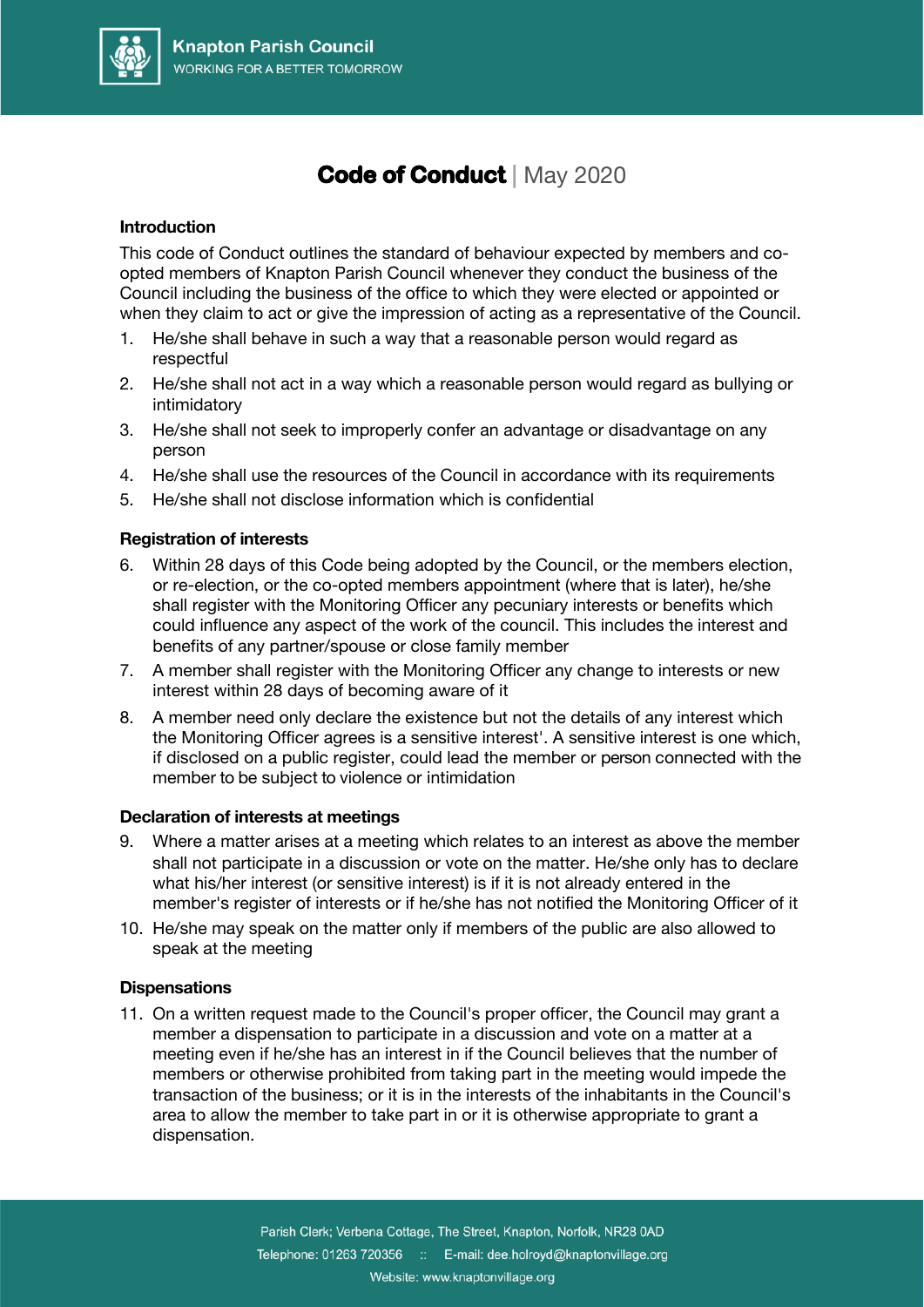# **Code of Conduct |** May 2020*(continued)*

**Please tick the box and sign to say that you have read and agree to abide by the above Code of Conduct**

| <b>Peter Neatherway</b> |  |
|-------------------------|--|
| <b>Patrick Lee</b>      |  |
| <b>Alan Young</b>       |  |
| <b>Andrew Claydon</b>   |  |
| <b>John Lawton</b>      |  |
| <b>Elizabeth Winter</b> |  |
| <b>Keith Lawrence</b>   |  |

Parish Clerk; Verbena Cottage, The Street, Knapton, Norfolk, NR28 0AD Telephone: 01263 720356 :: E-mail: dee.holroyd@knaptonvillage.org Website: www.knaptonvillage.org